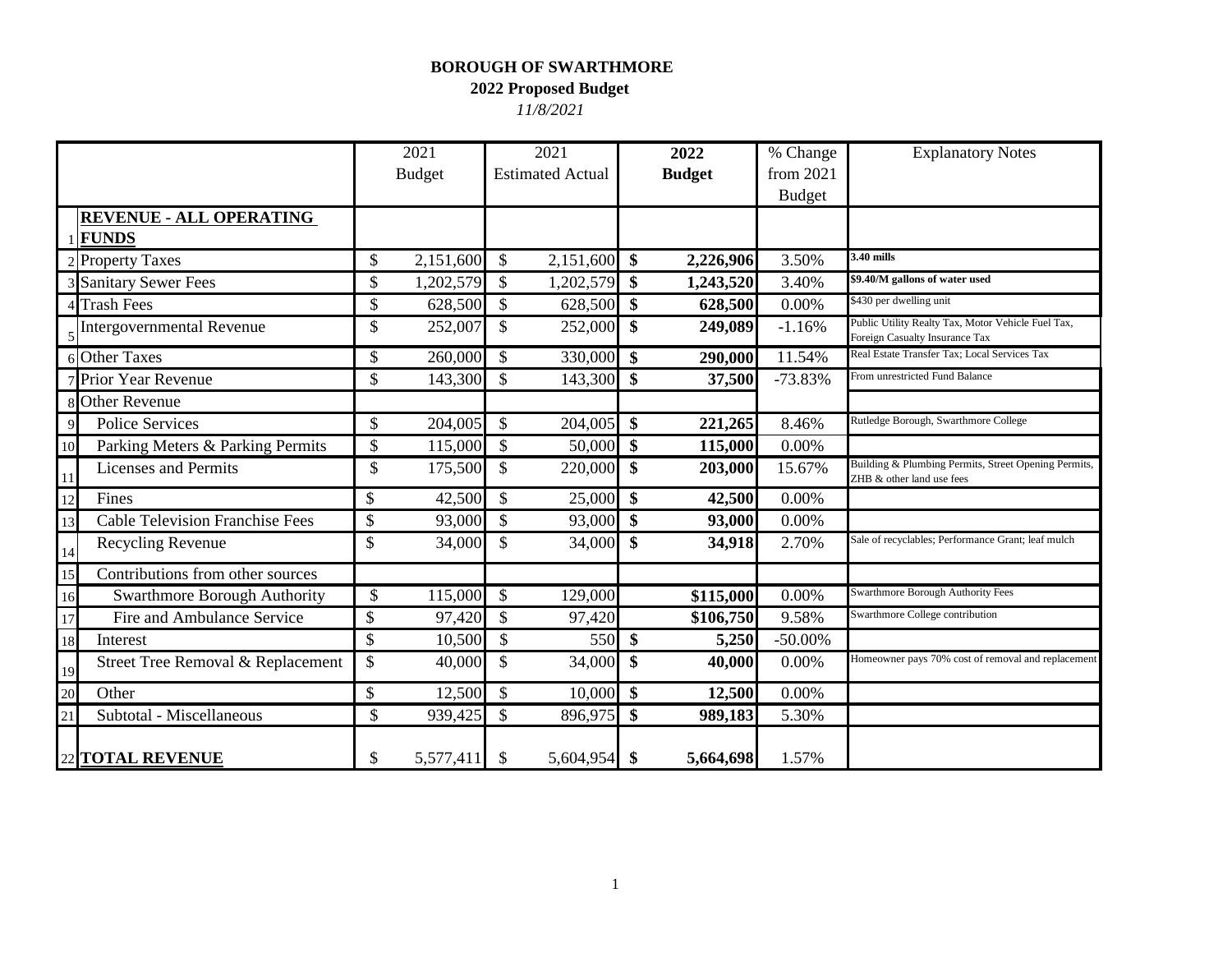|                                            |                           | 2021          | 2021                       |           |                                       | 2022          | % Change      | <b>Explanatory Notes</b>                                                                                                                                       |
|--------------------------------------------|---------------------------|---------------|----------------------------|-----------|---------------------------------------|---------------|---------------|----------------------------------------------------------------------------------------------------------------------------------------------------------------|
|                                            |                           | <b>Budget</b> | <b>Estimated Actual</b>    |           |                                       | <b>Budget</b> | from 2020     |                                                                                                                                                                |
|                                            |                           |               |                            |           |                                       |               | <b>Budget</b> |                                                                                                                                                                |
| <b>EXPENDITURES - ALL OPERATING</b>        |                           |               |                            |           |                                       |               |               |                                                                                                                                                                |
| <b>FUNDS</b>                               |                           |               |                            |           |                                       |               |               |                                                                                                                                                                |
| <b>GENERAL GOV'T</b>                       |                           |               |                            |           |                                       |               |               |                                                                                                                                                                |
| Personnel                                  | \$                        | 208,725       | $\sqrt[6]{\frac{1}{2}}$    | 212,225   | \$                                    | 218,395       | 4.63%         | Taxable income & benefits: Borough Manager, Office Secretary,<br>Bookkeeper                                                                                    |
| Debt Service<br>3                          | $\sqrt{2}$                | 78,292        | $\sqrt{3}$                 | 95,000    | $\sqrt[3]{3}$                         | 59,574        | $-23.91%$     |                                                                                                                                                                |
| Borough Buildings & Property               | \$                        | 125,802       | $\sqrt{3}$                 | 110,000   | \$                                    | 120,729       | $-4.03%$      | Custodian services, building maintenance, utilities, other property<br>maintenance                                                                             |
| <b>Municipal Pension Obligation</b><br>5   | $\boldsymbol{\mathsf{S}}$ | 31,049        | $\overline{\mathcal{S}}$   | 31,049    | $\overline{\boldsymbol{\mathcal{S}}}$ | 17,353        | $-44.11%$     | Administrative and Public Works Pension (portion)                                                                                                              |
| <b>Professional Services</b><br>6          | $\sqrt{2}$                | 49,550        | $\sqrt{3}$                 | 42,000    | $\overline{\bullet}$                  | 49,550        | $0.00\%$      | Legal & auditing fees, including special legal services                                                                                                        |
| General Administrative<br>$\overline{7}$   | \$                        | 34,110        | $\mathcal{S}$              | 34,000    | $\boldsymbol{\mathsf{s}}$             | 34,610        | 1.47%         | Office supplies, postage, education, association dues, advertising,<br>communications, office equipment                                                        |
| Planning, Zoning & Code Enforcement<br>8   | \$                        | 58,270        | - \$                       | 55,000    | -\$                                   | 58,702        | 0.74%         |                                                                                                                                                                |
| Insurance & Bonding<br>9                   | $\sqrt{2}$                | 2,125         | $\boldsymbol{\mathcal{S}}$ | 1,500     | $\overline{\mathbf{3}}$               | 3,350         | 57.65%        | Public Officials Liability, General Liability, Property                                                                                                        |
| <b>Tax Collection</b><br>10                | \$                        | 9,534         | \$                         | 9,500     | \$                                    | 10,101        | 5.95%         | Faxable income & benefits for Tax Collector, other tax collection<br>expenses                                                                                  |
| Contribution to Capital<br><sup>11</sup>   |                           |               |                            |           | \$                                    |               |               |                                                                                                                                                                |
| <b>Contribution to Fund Balance</b><br>12  | \$                        |               |                            |           | \$                                    |               |               |                                                                                                                                                                |
| Miscellaneous<br>13                        | \$                        | 2,500         | -\$                        | 4,000     | -\$                                   | 2,500         | $0.00\%$      |                                                                                                                                                                |
| <b>TOTAL -GENERAL GOV'T</b><br>14          | \$                        | 599,957       | -\$                        | 594,274   | $\overline{\boldsymbol{\mathcal{S}}}$ | 574,865       | $-4.18%$      |                                                                                                                                                                |
|                                            |                           |               |                            |           |                                       |               |               |                                                                                                                                                                |
| <b>15 PUBLIC SAFETY</b>                    |                           |               |                            |           |                                       |               |               |                                                                                                                                                                |
| 16<br><b>Police Services</b>               |                           |               |                            |           |                                       |               |               |                                                                                                                                                                |
| Personnel<br>17                            | \$                        | 1,483,505     | -S                         | 1,540,005 | $\boldsymbol{\mathsf{s}}$             | 1,594,193     | 7.46%         | Taxable income & benefits: Chief, Sergeant, Officers, Clerk, Meter<br>Enforcement, Crossing Guards, contribution to future post-retirement<br>medical benefits |
| <b>General Expenditures</b><br>-18         | \$                        | 66,595        | $\mathcal{S}$              | 66,500    | $\boldsymbol{\mathsf{s}}$             | 93,305        | 40.11%        | Animal control, uniforms, ammunition and police supplies, office<br>expenses, education & association dues, communications                                     |
| 19<br>Municipal Pension Obligation         | \$                        | 346,702       | $\sqrt{3}$                 | 346,702   | $\boldsymbol{\mathsf{s}}$             | 287,113       | $-17.19%$     |                                                                                                                                                                |
| 20<br>Insurance                            | \$                        | 18,650        | $\mathcal{S}$              | 18,650    | $\overline{\$}$                       | 20,650        | 10.72%        | Police Professional Liability, General Liability                                                                                                               |
| Vehicle Operation & Maintenance<br>21      | \$                        | 53,350        | - \$                       | 56,000    | \$                                    | 64,750        | 21.37%        | Vehicle operation & maintenance, insurance, fuel, \$37,000 annual<br>contribution to Capital Reserve Fund for police vehicles                                  |
| <b>Subtotal - Police Services</b><br>22    | $\overline{\mathcal{S}}$  | 1,968,802     | $\overline{\mathcal{S}}$   | 2,027,857 | $\overline{\mathbf{s}}$               | 2,060,011     | 4.63%         |                                                                                                                                                                |
| <b>Fire Protection</b><br>23               |                           |               |                            |           |                                       |               |               |                                                                                                                                                                |
| Fire Hydrant Rental<br>24                  | \$                        | 25,250        | - \$                       | 25,250    | - \$                                  | 25,250        | 0.00%         |                                                                                                                                                                |
| Swarthmore Fire Company Contribution<br>25 | \$                        | 300,000       | $\overline{\mathcal{S}}$   | 300,000   | $\sqrt[3]{2}$                         | 300,000       | 0.00%         |                                                                                                                                                                |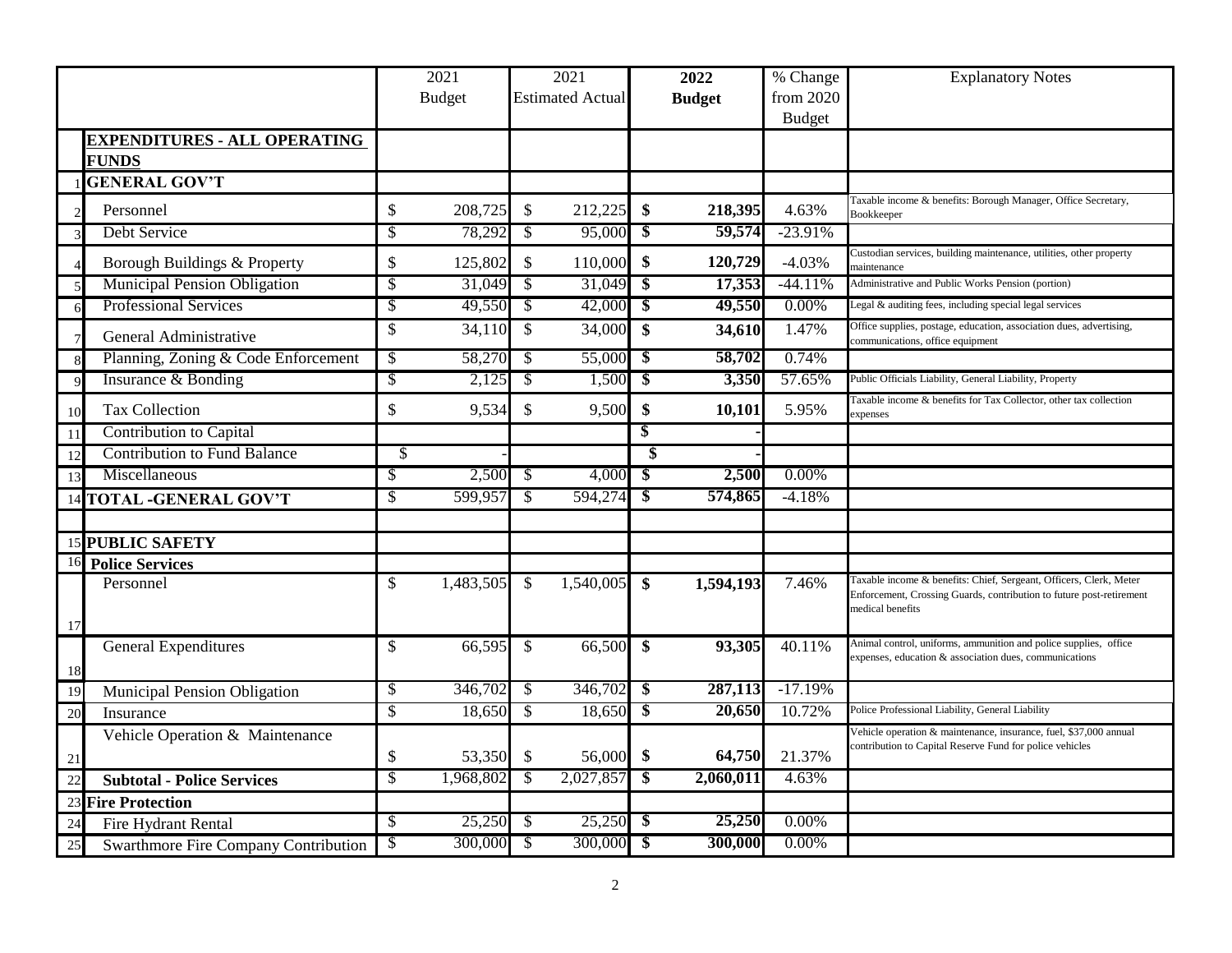|    |                                          |                           | 2021          |                           | 2021                    |                           | 2022          | % Change      | <b>Explanatory Notes</b>                                                                                                             |
|----|------------------------------------------|---------------------------|---------------|---------------------------|-------------------------|---------------------------|---------------|---------------|--------------------------------------------------------------------------------------------------------------------------------------|
|    |                                          |                           | <b>Budget</b> |                           | <b>Estimated Actual</b> |                           | <b>Budget</b> | from 2020     |                                                                                                                                      |
|    |                                          |                           |               |                           |                         |                           |               | <b>Budget</b> |                                                                                                                                      |
| 26 | Debt Service                             | $\boldsymbol{\mathsf{S}}$ | 22,654        | $\mathcal{S}$             | 24,000                  | $\frac{1}{2}$             | 2,123         | $-90.63%$     |                                                                                                                                      |
| 27 | Insurance                                | $\mathcal{S}$             | 25,500        | $\mathcal{S}$             | 20,000                  | $\boldsymbol{\mathsf{s}}$ | 21,000        | $-17.65%$     | Vehicle Insurance, Workers' Compensation                                                                                             |
| 28 | <b>Subtotal - Fire Protection</b>        | $\sqrt{\frac{2}{\pi}}$    | 373,404       | $\sqrt[6]{\frac{1}{2}}$   | 369,250                 | $\boldsymbol{\$}$         | 348,373       | $-6.70%$      |                                                                                                                                      |
|    | 29 TOTAL - PUBLIC SAFETY                 | $\sqrt{\frac{2}{\pi}}$    | 2,342,206     | $\sqrt[6]{\frac{1}{2}}$   | 2,397,107               | $\boldsymbol{\$}$         | 2,408,384     | 2.83%         |                                                                                                                                      |
|    | <b>30 PUBLIC WORKS</b>                   |                           |               |                           |                         |                           |               |               |                                                                                                                                      |
|    | 31 Streets                               |                           |               |                           |                         |                           |               |               |                                                                                                                                      |
| 32 | <b>Street Lighting</b>                   | \$                        | 72,500        | -\$                       | 72,500                  | -\$                       | 72,500        | $0.00\%$      |                                                                                                                                      |
| 33 | Construction & Rebuilding                | \$                        | 115,400       | -\$                       | 115,400                 | $\overline{\mathbf{s}}$   | 115,400       | 0.00%         | Annual street paving program                                                                                                         |
| 34 | Street Repairs & Cleaning                | \$                        | 24,736        | $\sqrt{3}$                | 25,000                  | $\overline{\bullet}$      | 24,678        | $-0.23%$      |                                                                                                                                      |
| 35 | Traffic Signals, Street Signs & Markings | $\sqrt[6]{\frac{1}{2}}$   | 26,361        | -\$                       | 26,500                  | $\overline{\mathbf{s}}$   | 26,317        | $-0.17%$      |                                                                                                                                      |
| 36 | Snow & Ice Removal                       | $\overline{\mathcal{S}}$  | 27,707        | $\mathcal{S}$             | 27,500                  | $\overline{\mathbf{s}}$   | 27,178        | $-1.91%$      |                                                                                                                                      |
| 37 | Storm Sewers & Drains                    | $\overline{\mathcal{S}}$  | 20,222        | $\mathcal{S}$             | 18,000                  | $\overline{\$}$           | 20,427        | 1.01%         |                                                                                                                                      |
| 38 | <b>Town Center Maintenance</b>           | $\overline{\mathcal{S}}$  | 37,299        | $\sqrt[6]{3}$             | 30,000                  | $\boldsymbol{\$}$         | 38,405        | 2.96%         | Cleaning, planting maintenance, neter maintenance                                                                                    |
| 39 | <b>Subtotal - Streets</b>                | $\mathcal{S}$             | 324,225       | $\mathcal{S}$             | 314,900                 | $\overline{\mathbf{3}}$   | 324,904       | 0.21%         |                                                                                                                                      |
|    | 40 Sanitary Sewer                        |                           |               |                           |                         |                           |               |               |                                                                                                                                      |
| 41 | Wastewater Collection and Treatment      | $\boldsymbol{\mathsf{S}}$ | 1,038,688     | $\mathcal{S}$             | 1,038,688               | $\boldsymbol{\$}$         | 1,087,888     | 4.74%         | CDCA sewage treatment charge, preventative & routine maintenance ;<br>engineering, elimination of contribution to Sewer Capital Fund |
| 42 | Debt Service                             | \$                        | 8,365         | $\boldsymbol{\mathsf{S}}$ | 8,900                   | \$                        | 8,391         | 0.31%         |                                                                                                                                      |
| 43 | <b>Allocated Expenses</b>                | \$                        | 153,911       | $\mathcal{S}$             | 155,000                 | $\boldsymbol{\$}$         | 147,218       | $-4.35%$      | Portion of administrative salaries, vehicle expenses, insurance, pension<br>(MMO)                                                    |
| 44 | <b>Subtotal - Sanitary Sewer</b>         | $\mathcal{S}$             | 1,200,964     | -\$                       | 1,202,588               | \$                        | 1,243,497     | 3.54%         |                                                                                                                                      |
|    | <b>45 Solid Waste</b>                    |                           |               |                           |                         |                           |               |               |                                                                                                                                      |
| 46 | <b>Trash Collection</b>                  | $\boldsymbol{\mathsf{S}}$ | 270,346       | $\overline{\mathcal{S}}$  | 270,346                 | $\overline{\mathbf{S}}$   | 270,346       | $0.00\%$      |                                                                                                                                      |
| 47 | Recycling Collection                     | \$                        | 274,973       | $\mathcal{S}$             | 264,000                 | \$                        | 256,224       | $-6.82%$      | Curbside commingled, Recycling Center, yard waste, Leaf Collection                                                                   |
| 48 | <b>Allocated Expenses</b>                | $\mathcal{S}$             | 89,996        | $\mathcal{S}$             | 90,000                  | $\mathbf{\$}$             | 85,377        | $-5.13%$      | Portion of administrative salaries, vehicle expenses, insurance, pension<br>(MMO)                                                    |
| 49 | <b>Subtotal - Solid Waste</b>            | $\overline{\mathcal{S}}$  | 635,315       | -\$                       | 624,346                 | $\boldsymbol{\$}$         | 611,947       | $-3.68%$      |                                                                                                                                      |
|    | 50 Parks and Street Trees                |                           |               |                           |                         |                           |               |               |                                                                                                                                      |
| 51 | <b>Parks Maintenance</b>                 | \$                        | 48,410        | $\mathcal{S}$             | 48,500                  | \$                        | 47,542        | $-1.79%$      | Mowing, care of trees and shrubs, maintenance of playground equipment,<br>mulch                                                      |
| 52 | <b>Street Trees</b>                      | \$                        | 53,414        | -\$                       | 54,000                  | $\boldsymbol{\mathsf{s}}$ | 52,988        | $-0.80%$      | Homeowner pays 70% of cost for removal and replacement                                                                               |
| 53 | <b>Subtotal - Parks and Street Trees</b> | $\boldsymbol{\mathsf{S}}$ | 101,824       | $\sqrt[6]{\frac{1}{2}}$   | 102,500                 | \$                        | 100,530       | $-1.27%$      |                                                                                                                                      |
|    | 54 Vehicle Operation & Maintenance       |                           |               |                           |                         |                           |               |               |                                                                                                                                      |
| 55 | <b>General Expenditures</b>              | \$                        | 27,397        | -\$                       | 23,500                  | - \$                      | 28,265        | 3.17%         | Fuel, maintenance costs                                                                                                              |